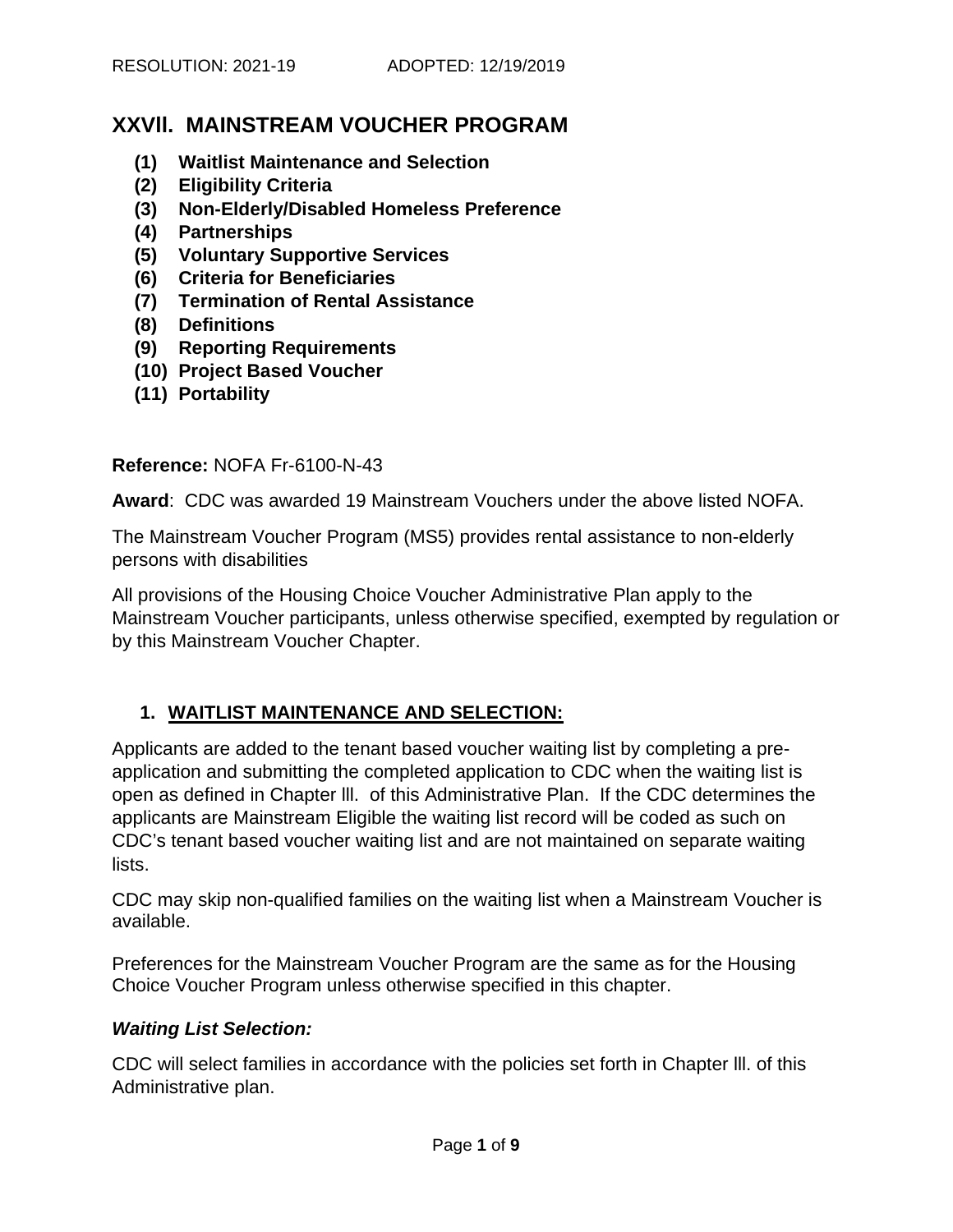Eligible families will be selected in the order they appear on the waiting list with respect to any applicable preferences.

CDC will select from the tenant based voucher waiting list in order of date and time of application and any applicable preferences. In instances where the applicant was already on the tenant based voucher wait list, CDC will follow the policies set forth in Chapter lll. of this Administrative Plan.

CDC will determine if a family is Mainstream Eligible and code them as such on the 50058 when an eligible family leases a unit under HAP Contract.

## **2. ELIGIBILITY CRITERIA**

An eligible household is a household composed of one or more non-elderly person/s with a disability (the person with the disability does not have to be the head, co-head, or spouse), which may include additional household members who do not meet the definition above, and

- Households must meet CDC's Housing Choice Voucher (HCV) program eligibility requirements, and include a
- Non-elderly person with disabilities: A person 18 years of age or older and less than 62 years of age, and who:
	- o (i) Has a disability, as defined in 42 U.S.C. 426;
	- o (ii) Is determined, pursuant to HUD regulations, to have a physical, mental, or emotional impairment that:
		- (A) Is expected to be of long-continued and indefinite duration;
		- (B) Substantially impedes his or her ability to live independently, and
		- (C) Is of such a nature that the ability to live independently could be improved by more suitable housing conditions; or
	- o (iii) Has a developmental disability as defined in 42 U.S.C. 6001.

Disability must be verified by third party verification and the verifying provider must be licensed in the state to diagnose and treat that specific disability.,

CDC will identify the family as Mainstream Eligible at the time of the eligibility determination. However, the family will not be coded as such on the 50058 until they lease a unit under HAP contract, there are Mainstream Vouchers available and CDC has determined that the family remains eligible for the MS program.

A household where the sole member is an emancipated minor is not an eligible household.

*Remaining Eligible through Lease-Up*: The family must remain MS5-eligible through lease-up. In order to meet the definition of a MS5 –eligible family refer to the definition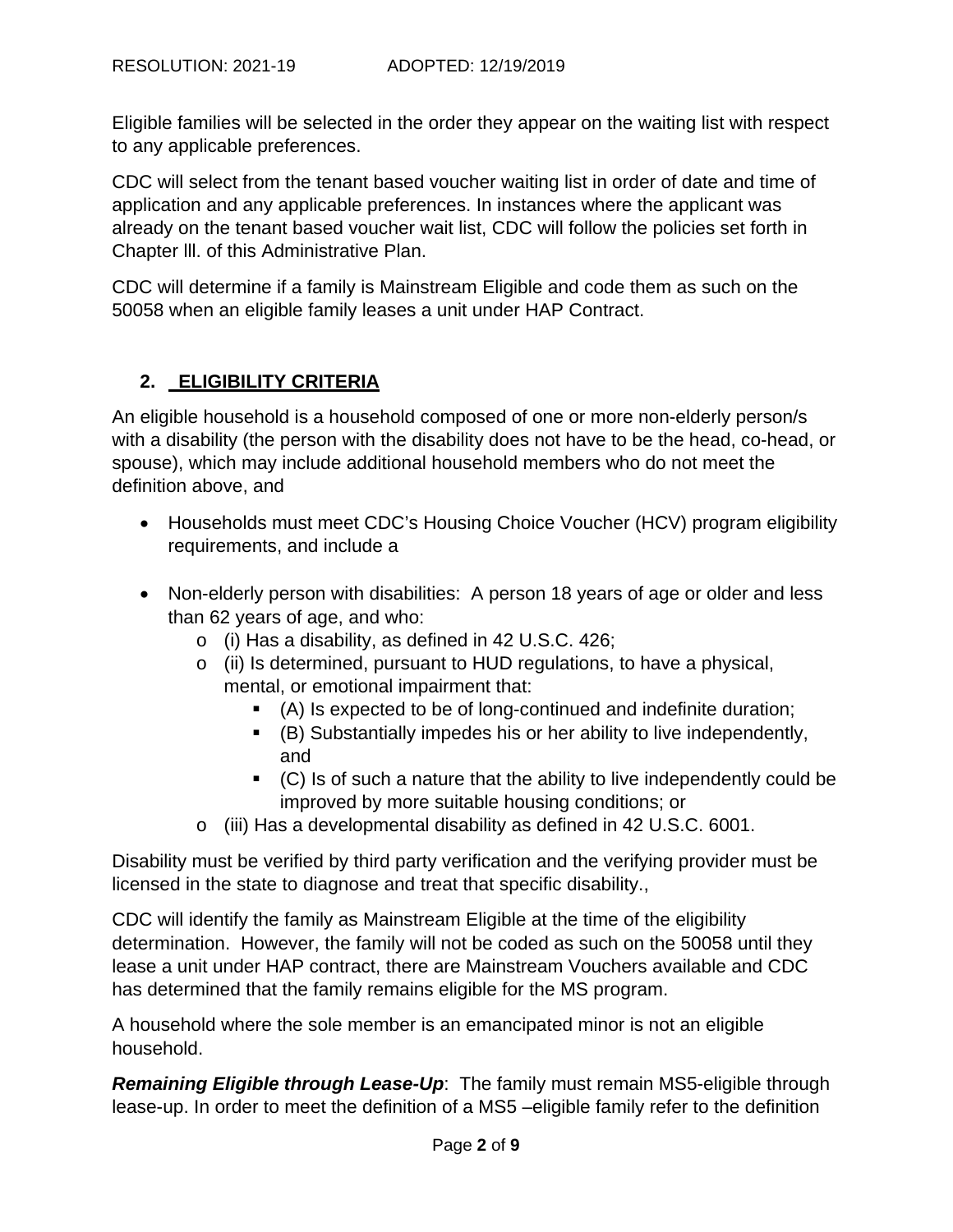above. If the family no longer meets the eligibility criteria, the family is no longer eligible for the MS5 Program and will not be identified as such.

### *Denial of Eligibility***:**

CDC will follow the policies set forth in Chapter lll. of this Administrative Plan when denying eligibility for the Mainstream Voucher Program**.** 

### **3. DISABLED & HOMELESS PREFERENCE:**

In order to target Mainstream eligible applicants who are homeless, CDC has elected to apply the following preference to the tenant based voucher waiting list. Households who qualify as disabled and who are;

- Transitioning out of institutional or other segregated settings, or
- At serious risk of institutionalization, or
- Homeless, or at risk of becoming homeless
- AND live/work in Mendocino County

The preference must be supported by documentation and valid at the time the applicant claims the preference and at the time of final determination of eligibility.

CDC may notify local service providers and current applicants listed on any of CDC's waiting lists if the waiting list is open for this preference.

400 preference point will be applied for this preference if the family meets the criteria listed above. The preference points will be added to any other preference points claimed.

### **Verification of Preference:**

CDC will use the Disabled & Homeless verification form to determine eligibility for this preference and obtain required verifications listed on the form to retain in the applicants file.

### 4. **PARTNERSHIPS:**

Local service providers are partnering with CDC to use these vouchers by providing referrals, assisting with a timely transition to a unit, providing tenancy support, and providing the opportunity to mutual clients to access supportive services that may assist in the household leasing and maintaining housing with the Mainstream Voucher. Supports may be obtained by providing a referral to an appropriate agency or by the partner agency itself.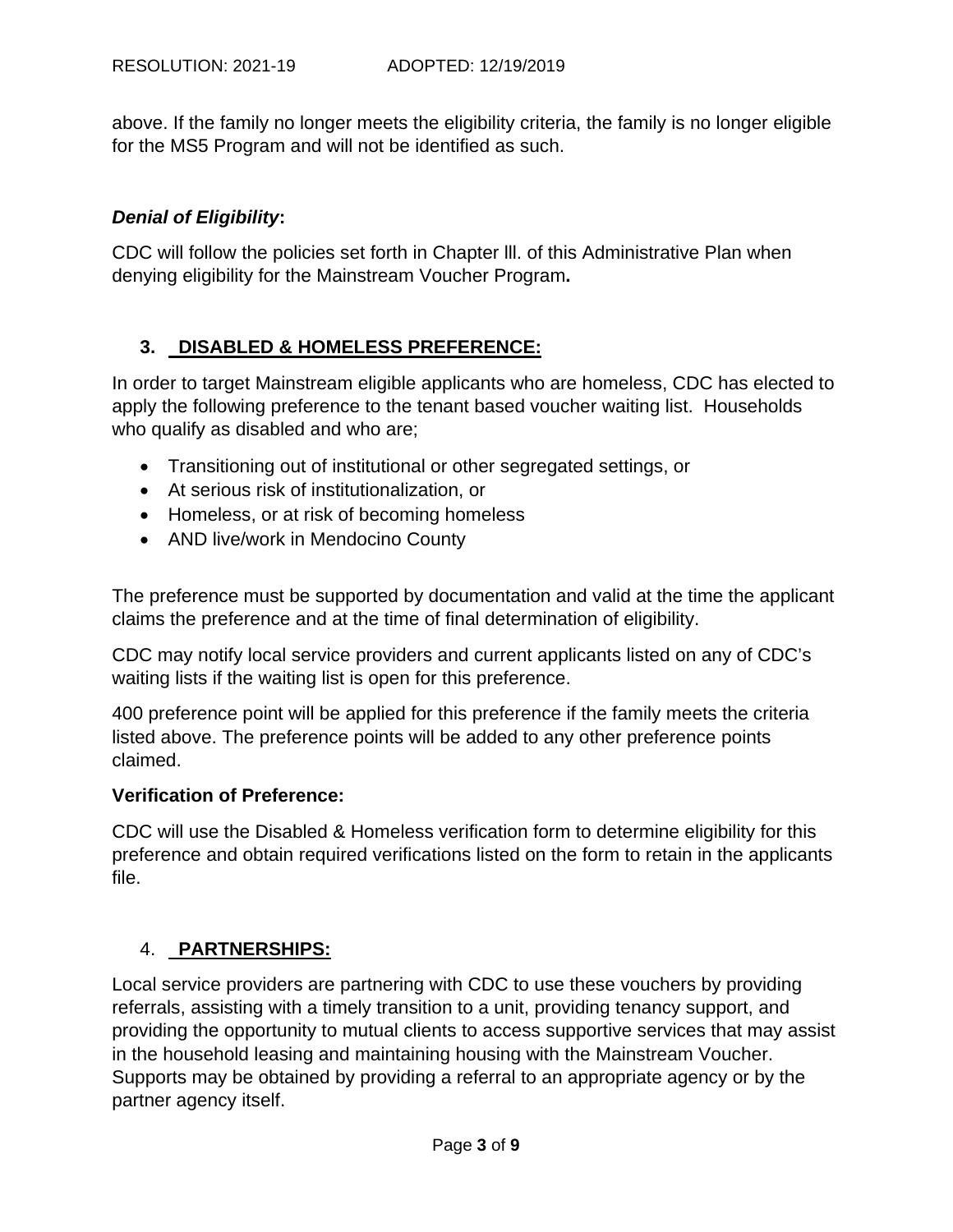If CDC is determining eligibility for a family for the Mainstream Voucher Program and it is determined that the family is not currently connected with a local service provider, CDC may supply the family with information regarding local service providers and resources in Mendocino County.

CDC has a Memoranda of Understanding (MOU) with the following service providers;

- Redwood Coast Regional Center
- Manzanita Services Inc.
- Mendocino county Health and Human Services Agency
- Redwood Community Services, Inc. (RCS)
- MCAVHN
- Parents and Friends Inc.
- RCHDC
- Mendocino Coast Hospitality Center

## **5. VOLUNTARY SUPPORTIVE SERVICES**

CDC will not require participants to utilize supportive services as a condition for participation in the Mainstream Voucher program. Individuals with disabilities are not required to accept any services as a condition of housing assistance. Individuals may choose to receive services from any service provider (not limited to only those providers who have executed an MOU with CDC) or choose not to participate in services.

### **6. CRITERIA FOR BENEFICIARIES / ONGOING PROGRAM PARTICIPATION**

This program has eligibility criteria for beneficiaries. Mainstream Voucher recipient households must include a person that meets the definition of a non-elderly person with a disability.

If the household member who qualified for the Mainstream Voucher program is no longer a member of the household and no other household member/s meet the eligibility criteria for the Mainstream Voucher, CDC may offer the family a regular Housing Choice Voucher if funding is available and the household is otherwise eligible.

# **7. TERMINATION OF RENTAL ASSISTANCE**

Rental assistance may be terminated if the family violates conditions of occupancy in accordance with Chapter XIV of this Administrative Plan. However, prior to termination of a Mainstream Voucher household, CDC will exercise its discretion and consider all relevant circumstances of the specific case, including granting a reasonable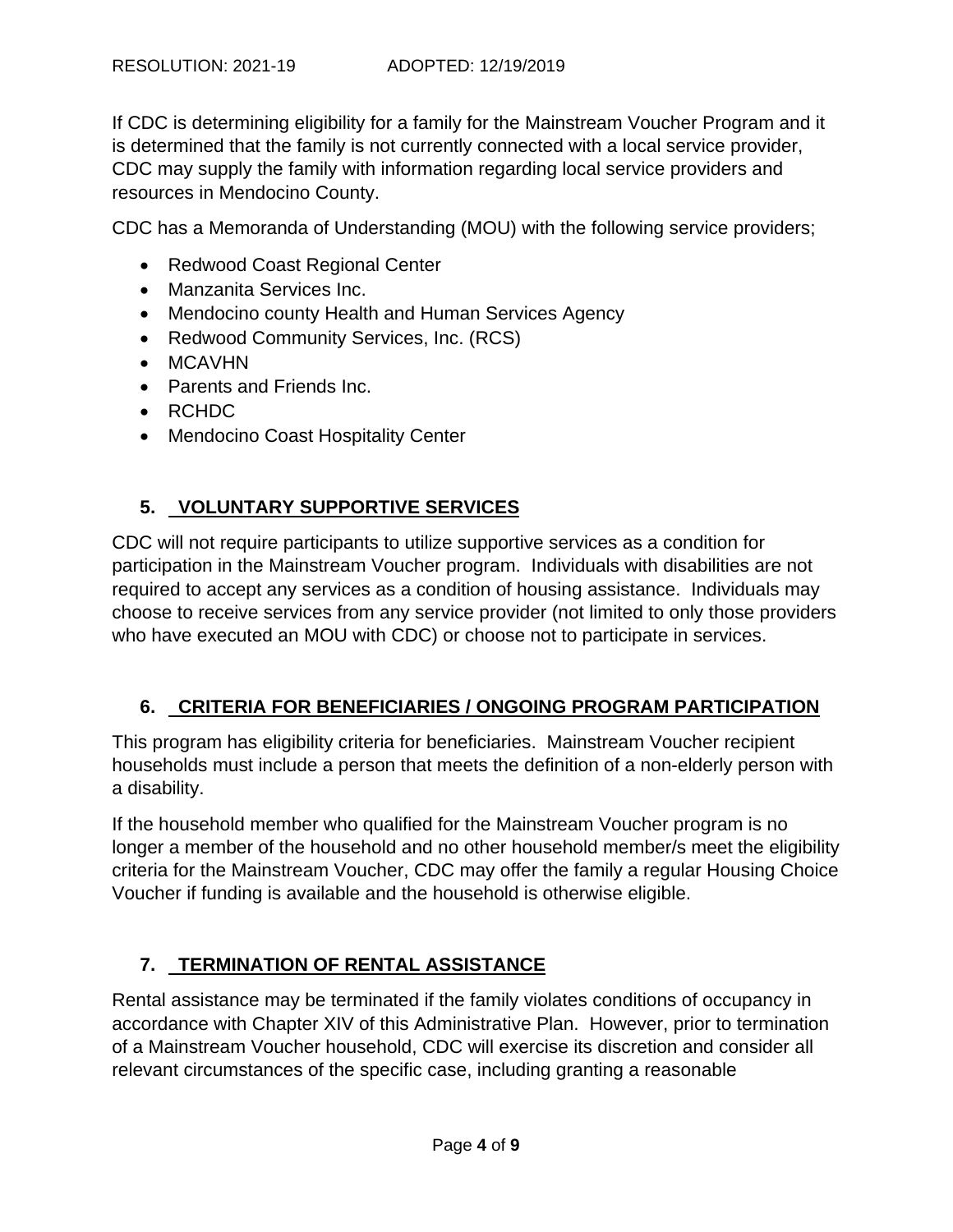accommodation for a person with a disability in accordance with 24 CFR part 8, which may include;

- Including the role of a service provider and the impact that ongoing case management services can have on mitigating the conditions that led to the potential termination.
- If the family is not currently connected with a local service provider, CDC may offer the family information on local service providers who could potentially mitigate the conditions that led to the potential termination action.

Applicants and participants on the Mainstream Voucher program will be afforded the same rights as regular HCV applicants and participants to appeal a negative action taken against the family by CDC in accordance with the policies set forth in this administrative plan, Chapter XIV.

### **8. DEFINITIONS: NOFA Fr-6100-N-43**

### **Eligible Household**:

A household composed of one or more non-elderly person/s with a disability, which may include additional household members who do not meet the definition above and are not non-elderly persons with disabilities.

A household where the sole member is an emancipated minor is not an eligible household.

### **Non-elderly person with disabilities (for purposes of determining eligibility):**

A person 18 years of age or older and less than 62 years of age, and who:

(i) Has a disability, as defined in 42 U.S.C. 426;

(ii) Is determined, pursuant to HUD regulations, to have a physical, mental, or emotional impairment that:

- (A)Is expected to be of long-continued and indefinite duration;
- (B) Substantially impedes his or her ability to live independently, and
- (C) Is of such a nature that the ability to live independently could be improved by more suitable housing conditions; or

(iii) Has a developmental disability as defined in 42 U.S.C. 6001.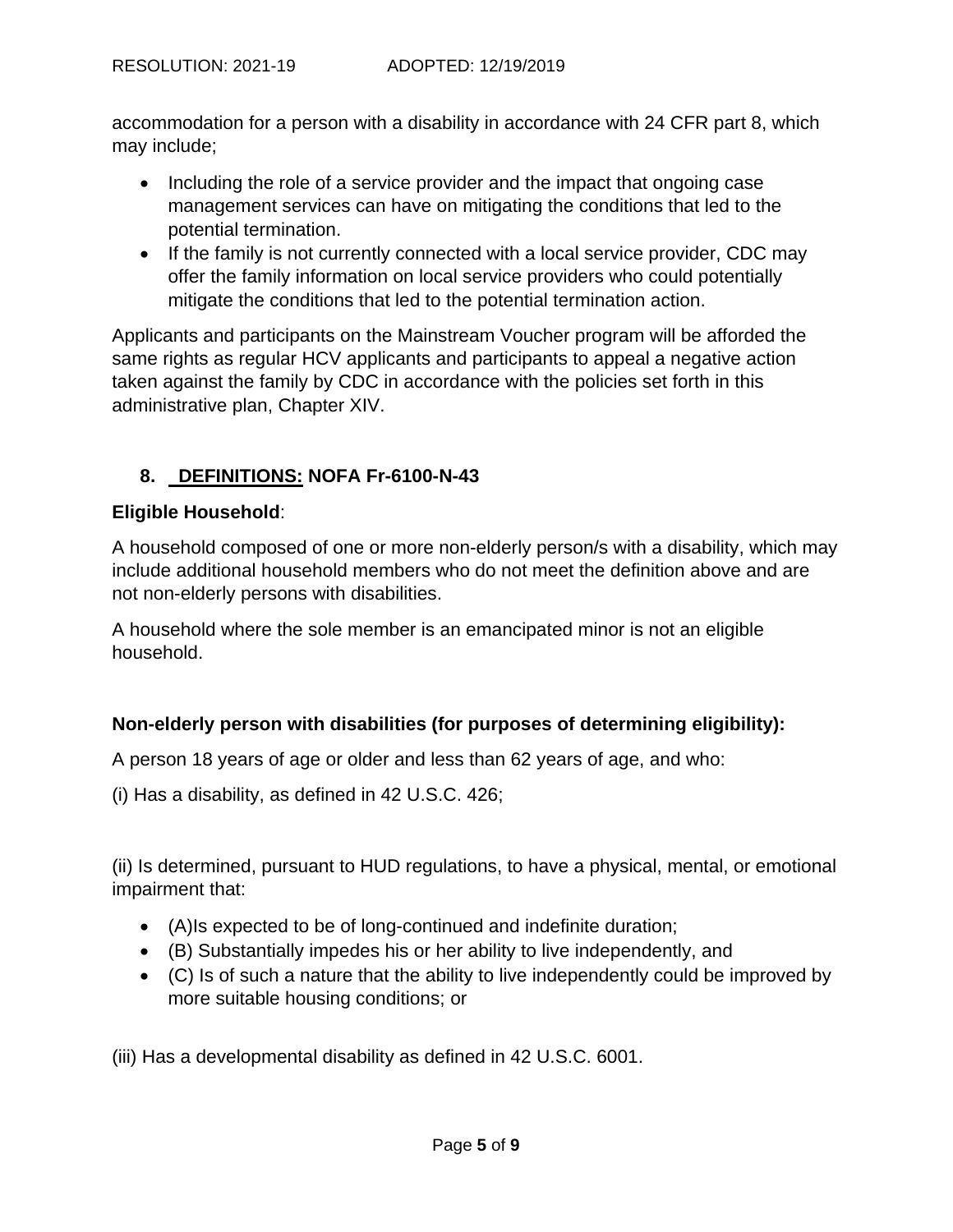### **Institutional or other segregated settings:**

*Institutional or other segregated settings* include, but are not limited to:

(1) Congregate settings populated exclusively or primarily with individuals with disabilities;

(2) Congregate settings characterized by regimentation in daily activities, lack of privacy or autonomy, policies limiting visitors, or limits on individuals' ability to engage freely in community activities and to manage their own activities of daily living; or (3) Settings that provide for daytime activities primarily with other individuals with disabilities.

### **At serious risk of institutionalization:**

Includes an individual with a disability who as a result of a public entity's failure to provide community services or its cut to such services will likely cause a decline in health, safety, or welfare that would lead to the individual's eventual placement in an institution. This includes individuals experiencing lack of access to supportive services for independent living, long waiting lists for or lack of access to housing combined with community based services, individuals currently living under poor housing conditions or homeless with barriers to geographic mobility, and/or currently living alone but requiring supportive services for independent living. A person cannot be considered at serious risk of institutionalization unless the person has a disability. An individual may be designated as at serious risk of institutionalization either by a health and human services agency, by a community-based organization, or by self-identification.

### **Homeless means:**

(1) An individual or family who lacks a fixed, regular, and adequate nighttime residence, meaning:

- (i)An individual or family with a primary nighttime residence that is a public or private place not designed for or ordinarily used as a regular sleeping accommodation for human beings, including a car, park, abandoned building, bus or train station, airport, or camping ground;
- (ii) An individual or family living in a supervised publicly or privately operated shelter designated to provide temporary living arrangements (including congregate shelters, transitional housing, and hotels and motels paid for by charitable organizations or by federal, State, or local government programs for low-income individuals); or
- (iii) An individual who is exiting an institution where he or she resided for 90 days or less and who resided in an emergency shelter or place not meant for human habitation immediately before entering that institution;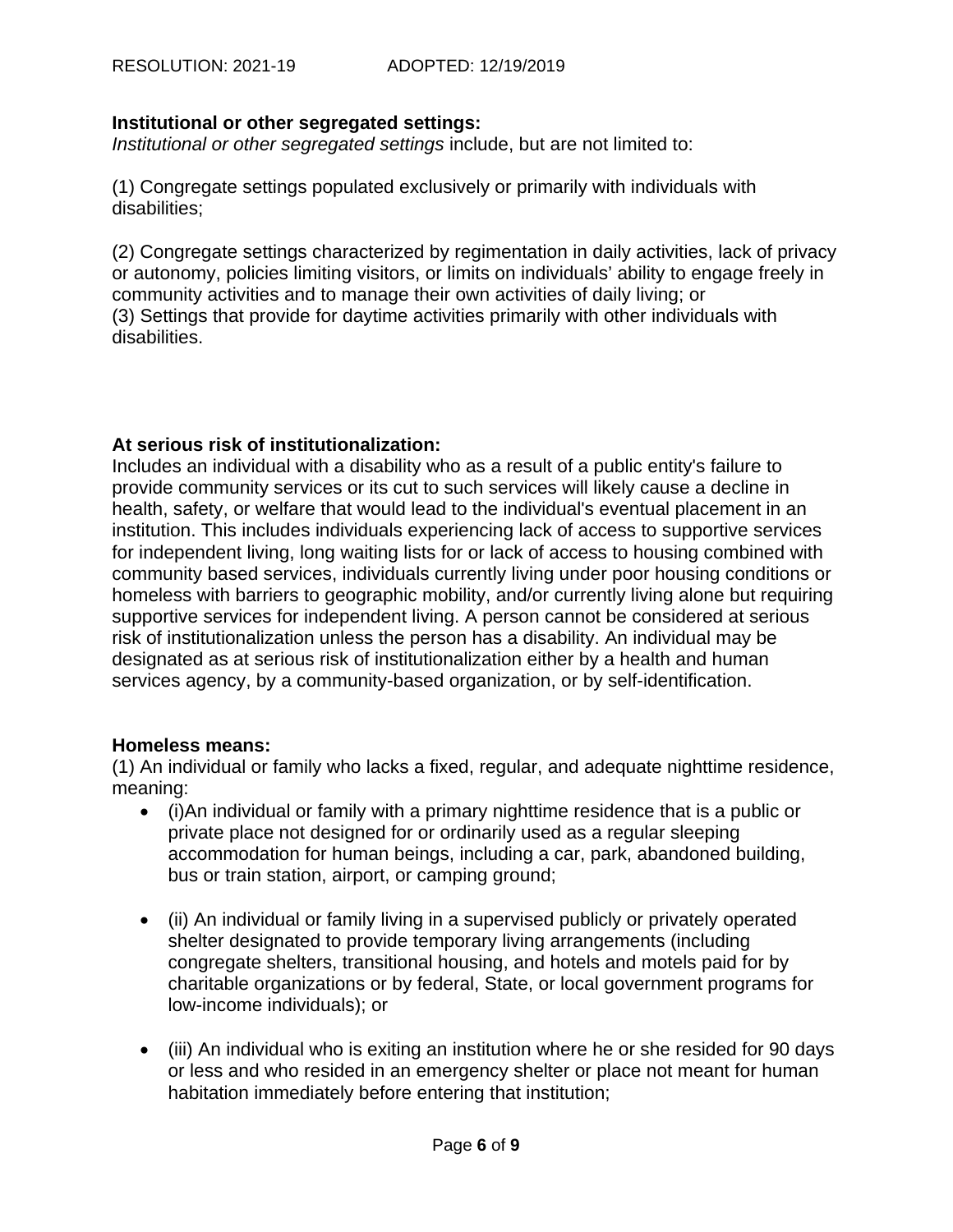(2) An individual or family who will imminently lose their primary nighttime residence, provided that:

- (i)The primary nighttime residence will be lost within 14 days of the date of application for homeless assistance;
- (ii) No subsequent residence has been identified; and
- (iii) The individual or family lacks the resources or support networks, e.g., family, friends, faith-based or other social networks, needed to obtain other permanent housing;

(3) Unaccompanied youth under 25 years of age, or families with children and youth, who do not otherwise qualify as homeless under this definition, but who:

- (i)Are defined as homeless under section 387 of the Runaway and Homeless Youth Act (42 U.S.C. 5732a), section 637 of the Head Start Act (42 U.S.C. 9832), section 41403 of the Violence Against Women Act of 1994 (42 U.S.C. 14043e-2), section 330(h) of the Public Health Service Act (42 U.S.C. 254b(h)), section 3 of the Food and Nutrition Act of 2008 (7 U.S.C. 2012), section 17(b) of the Child Nutrition Act of 1966 (42 U.S.C. 1786(b)), or section 725 of the McKinney-Vento Homeless Assistance Act (42 U.S.C. 11434a);
- (ii) Have not had a lease, ownership interest, or occupancy agreement in permanent housing at any time during the 60 days immediately preceding the date of application for homeless assistance;
- (iii) Have experienced persistent instability as measured by two moves or more during the 60-day period immediately preceding the date of applying for homeless assistance; and
- (iv) Can be expected to continue in such status for an extended period of time because of chronic disabilities; chronic physical health or mental health conditions; substance addiction; histories of domestic violence or childhood abuse (including neglect); the presence of a child or youth with a disability; or two or more barriers to employment, which include the lack of a high school degree or General Education Development (GED), illiteracy, low English proficiency, a history of incarceration or detention for criminal activity, and a history of unstable employment; or

(4) Any individual or family who:

 (i)Is fleeing, or is attempting to flee, domestic violence, dating violence, sexual assault, stalking, or other dangerous or life-threatening conditions that relate to violence against the individual or a family member, including a child, that has either taken place within the individual's or family's primary nighttime residence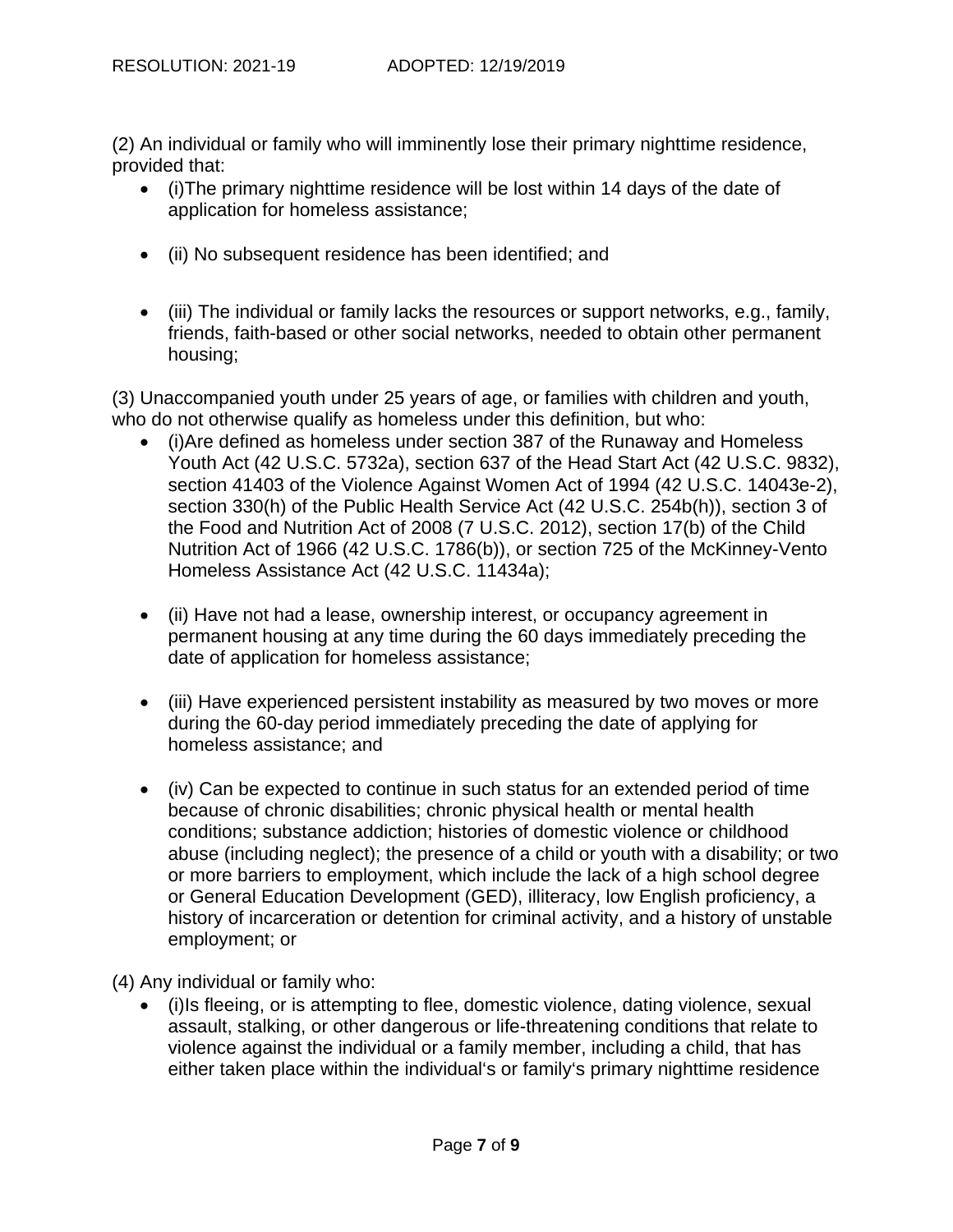or has made the individual or family afraid to return to their primary nighttime residence;

- (ii) Has no other residence; and
- (iii) Lacks the resources or support networks, e.g., family, friends, and faithbased or other social networks, to obtain other permanent housing.

### **At risk of becoming homeless:**

An individual or family who:

(i) Does not have sufficient resources or support networks, e.g., family, friends, faithbased or other social networks, immediately available to prevent them from moving to an emergency shelter or another place described in paragraph (1) of the "Homeless" definition in this section; and

(ii) Meets one of the following conditions:

- (A) Has moved because of economic reasons two or more times during the 60 days immediately preceding the application for homelessness prevention assistance;
- (B) Is living in the home of another because of economic hardship;
- (C) Has been notified in writing that their right to occupy their current housing or living situation will be terminated within 21 days of the date of application for assistance;
- (D) Lives in a hotel or motel and the cost of the hotel or motel stay is not paid by charitable organizations or by federal, State, or local government programs for low-income individuals;
- (E) Lives in a single-room occupancy or efficiency apartment unit in which there reside more than two persons, or lives in a larger housing unit in which there reside more than 1.5 people per room, as defined by the U.S. Census Bureau;
- (F) Is exiting a publicly funded institution, or system of care (such as a healthcare facility, a mental health facility, foster care or other youth facility, or correction program or institution); or
- (G) Otherwise lives in housing that has characteristics associated with instability and an increased risk of homelessness.